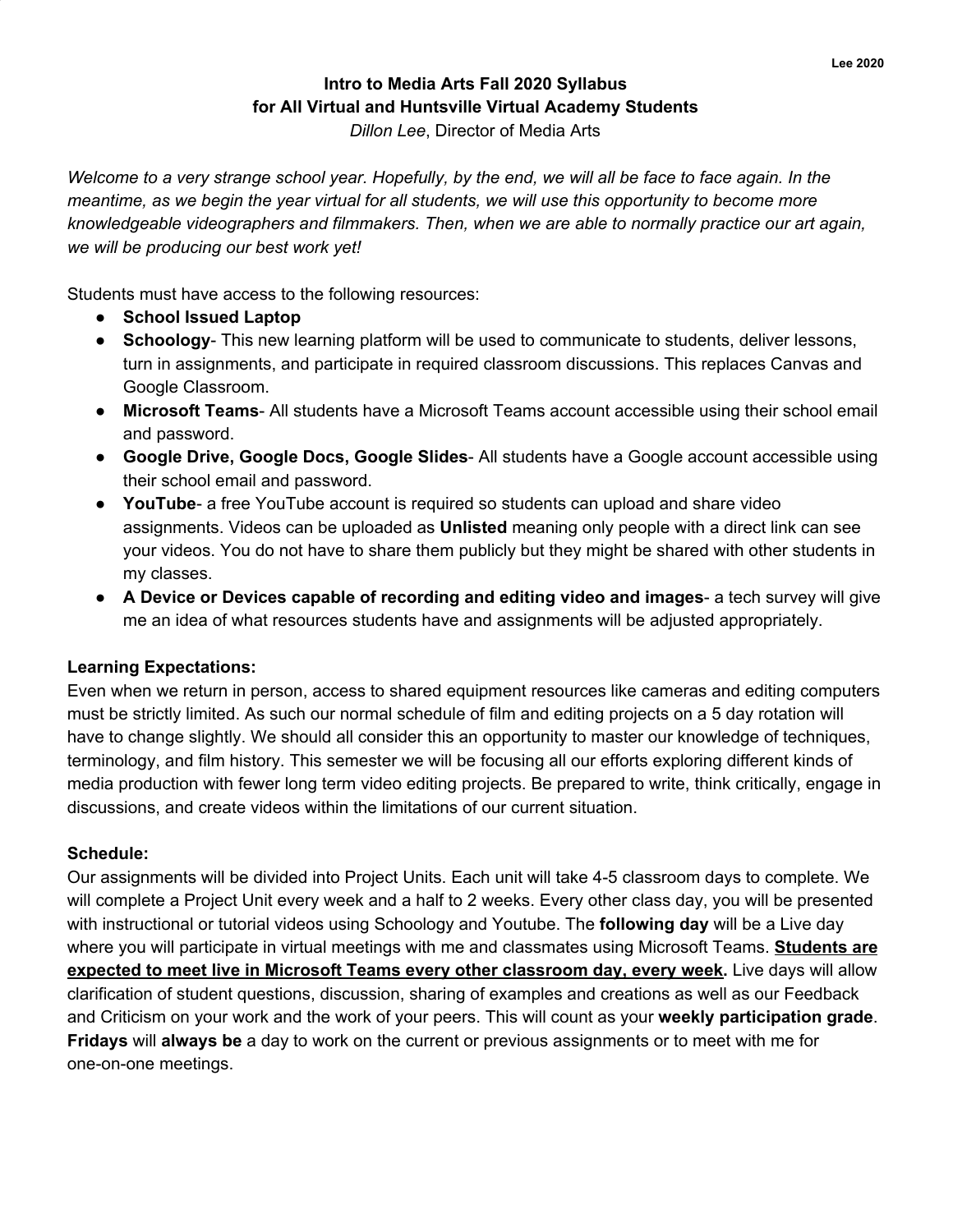## **Intro to Media Arts Fall 2020 Syllabus for All Virtual and Huntsville Virtual Academy Students** *Dillon Lee*, Director of Media Arts

See example below:

On a B day week at the beginning of a project unit 1 on Camera Shots and Angles, Monday you will *receive instructional videos and examples. You will be assigned a project to take still photos recreating typical camera angles. Wednesday you meet with me live in Microsoft Teams to ask questions; Friday will* be a work day or a day to contact us for one-on-ones. The next class day, Tuesday of the following week, we would meet live again and discuss your finished assignment looking at the photos you turned in as a *group.*

#### **Grading:**

Each week you will be given **two grades**- a participation grade for checking in on the Live Days or participating in Schoology discussions **AND** a grade for completing your assignment, test, or project for that week. Test and project grades (like a short video) will count as assessments. Per HCS policy, your grade is 60% assessments and 40% classwork, homework, and participation. For more information, go here: <https://www.huntsvillecityschools.org/schools/lee-high-school/grading-policies> Your actual average will appear in **INOW**, not in Schoology. Grades in Schoology **will not** reflect your final 9

weeks average.

#### **Turn In Policy:**

All project assignments will be turned in on **Schoology**. If you have a video assignment, it must be uploaded to YouTube and a link turned in on **Schoology. E-mail turn-in will no longer be accepted or** graded. On occasion things like surveys may be completed outside of Schoology using Google.

## **What to Expect in the First Weeks of School:**

| <b>Project</b><br>Unit 1 | Students will learn Schoology and Microsoft Teams, proving their mastery by logging in and<br>participating on both services. Virtual expectations will be further explained; this syllabus will<br>be reviewed; basic tutorial videos will be shared.                                                                                                                              |
|--------------------------|-------------------------------------------------------------------------------------------------------------------------------------------------------------------------------------------------------------------------------------------------------------------------------------------------------------------------------------------------------------------------------------|
| <b>Project</b><br>Unit 2 | Students will take a look at shots and angles typically used in film and television. They will<br>master the technical requirement of the shots and angles and also the emotional and story<br>reasons these shots are used. Time permitting, we will also look at camera lenses. Students<br>will be identifying shots and recreating them.                                        |
| <b>Project</b><br>Unit 3 | Students will learn more about TV. Studio television shooting and production methods will be<br>covered. Students will learn how sitcoms and dramas are made; the differences in those<br>productions as well as typical genres, themes and tropes. Students will be asked to provide<br>examples of techniques and genres in Television and create a video illustrating TV Tropes. |
| <b>Project</b><br>Unit 4 | Students will learn about Action Films including VFX and stunt work. Students will learn<br>about recent popular action movie styles and production techniques, view Behind the Scenes<br>documentaries, and learn about the history of the Action movie genre. They will be working to<br>create a safe stunt mash-up video.                                                       |